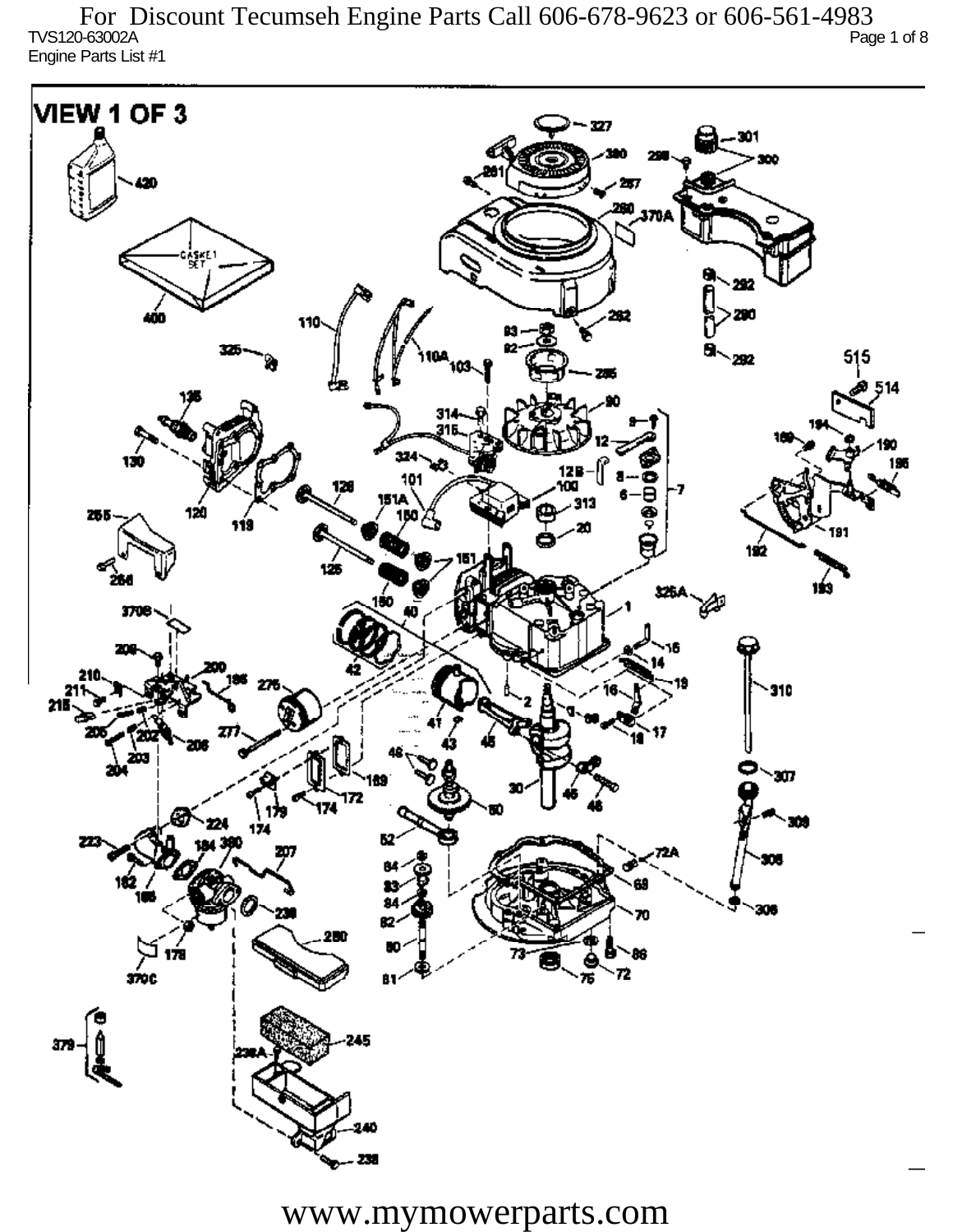| Ref # Part Number | Qty Description                                                              |
|-------------------|------------------------------------------------------------------------------|
| 33968B            | Cylinder (Incl. 2 & 20) (2-13/16")                                           |
| 2 26727           | Pin, Dowel                                                                   |
| 6 33734           | Element, Breather                                                            |
| 7 34214A          | Breather Ass'y. (Incl. 6, 8, 9, 12, & 12A)                                   |
| 8 33735           | * Gasket, Breather                                                           |
| 9 30200           | Screw, 10-24 x 9/16"                                                         |
| 12 33886          | Tube, Breather                                                               |
| 14 28277          | Washer, Flat                                                                 |
| 15 31513          | Rod, Governor                                                                |
| 16 31383A         | Lever, Governor                                                              |
| 17 31335          | Clamp, Governor lever                                                        |
| 18 650548         | Screw, 8-32 x 5/16"                                                          |
| 19 31361          | Spring, Extension                                                            |
| 20 32600          | Seal, Oil                                                                    |
| 30 34490B         | Crankshaft                                                                   |
|                   |                                                                              |
| 40 34535          | Piston, Pin & Ring Set (Std.) (2-13/1 6")                                    |
| 40 34536          | Piston, Pin & Ring Set (.010" OS)                                            |
| 40 34537          | Piston, Pin & Ring Set (.020" OS)                                            |
| 41 33562B         | Piston & Pin Ass'y (Incl. 43) (Std.) (2 -13/16")                             |
| 41 33563B         | Piston & Pin Ass'y. (Incl. 43) (.010" OS)                                    |
| 41 33564B         | Piston & Pin Ass'y. (Incl. 43) (.020" OS)                                    |
| 42 33567          | Ring Set (Std.) (2-13/16" Bore)                                              |
| 42 33568          | Ring Set (.010" OS)                                                          |
| 42 33569          | Ring Set (.020" OS)                                                          |
| 43 20381          | Ring, Piston pin retaining                                                   |
| 45 32875          | Rod Assy., Connecting (Incl. 46)                                             |
| 46 32610A         | Bolt, Connecting rod                                                         |
| 48 27241          | Lifter, Valve                                                                |
| 50 33553          | Camshaft (MCR)                                                               |
| 52 29914          | Oil Pump Assy.                                                               |
| 69 35261          | * Gasket, Mounting flange                                                    |
| 72 30572          | Plug, Oil drain (Incl. 73)                                                   |
| 73 28833          | * Drain Plug Gasket (Not req. W/plastic plug)                                |
| 75 26208          | Seal, Oil                                                                    |
| 80 30574          | Shaft, Governor                                                              |
| 81 30590A         | Washer, Flat                                                                 |
| 82 30591          | Gear Assy., Governor (Incl. 81)                                              |
| 83 30588A         | Spool, Governor                                                              |
| 84 29193          | Ring, Retaining                                                              |
| 86 650488         | Screw, 1/4-20 x 1-1/4"                                                       |
| 89 610995         | <b>Flywheel Key</b>                                                          |
| 90 611046A        | Flywheel                                                                     |
| 92 650815         | Washer, Belleville                                                           |
| 93 650816         | Nut, Flywheel                                                                |
| 100 730207        | Magneto-to-Solid State Conv. Kit (Includes solid state                       |
|                   | module, solid state flywheel key, and instructions.) (Use as                 |
|                   | required on external ignition engines only.)                                 |
|                   |                                                                              |
| 100 34431         | Solid State Ignition (This coil has been superseded to                       |
|                   | 730207 solid state conversion kit)                                           |
| 101 610118        |                                                                              |
| 103 650814        | Cover, Spark plug (Use as required)                                          |
|                   | Screw, Torx T-15, 10-24 x 1"                                                 |
| 103 650489        | Screw, 1/4-20 x 5/8"                                                         |
| 110 34432         | <b>Ground Wire</b>                                                           |
| 118 730194        | Rope Guide Kit (Use as required)                                             |
| 119 33554A        | * Gasket, Head                                                               |
| 120 34342         | Head, Cylinder                                                               |
| 125 29314B        | Intake Valve (Std.) (Incl. 151) (Conventional Ports)<br>www.mwmowarporto com |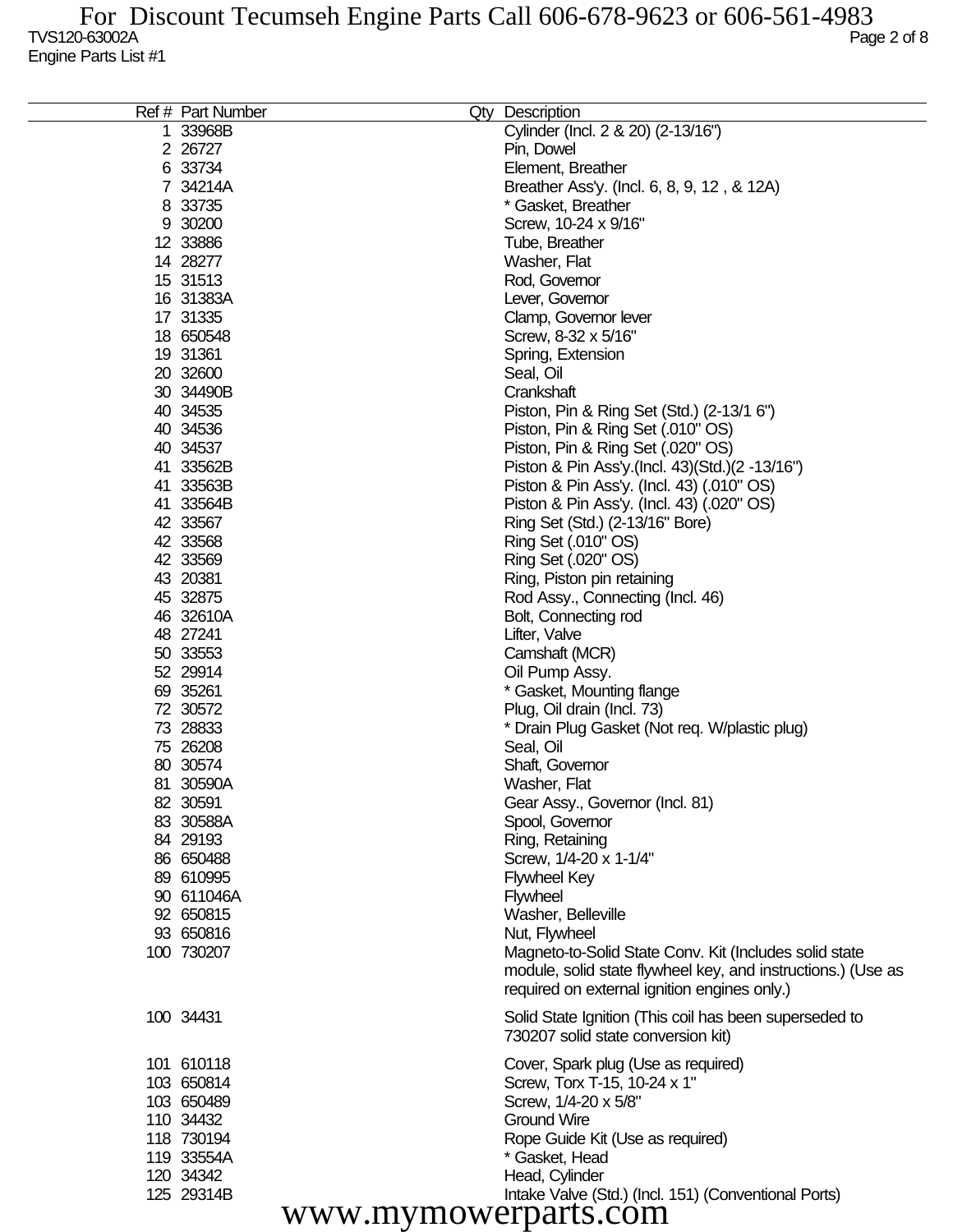| Intake Valve (1/32" OS) (Incl. 151) (Conventional Ports)<br>125 29315C<br>125 29313C<br>Exhaust Valve (Std.) (Incl. 151) (Inverted Ports)<br>126 29313C<br>Exhaust Valve (Std.) (Incl. 151) (Conventional Ports)<br>126 29315C<br>Exhaust Valve (1/32" OS) (Incl. 151) (Conventional Ports)<br>Exhaust Valve (Std.) (Incl. 151) (Conventional Ports)<br>126 34776<br>126 32644A<br>Intake Valve (Incl. 151) (Inverted Po rts)<br>130 6021A<br>Screw, 5/16-18 x 1-1/2" (Use as requi red)<br>130 650697A<br>Screw, 5/16-18 x 2-1/2" (Use as requi red)<br>135 33636<br><b>Resistor Spark Plug</b><br>150 31672<br>Spring, Valve<br>151 31673<br>Cap, Lower valve spring<br>169 27234A<br>Gasket, Valve spring box cover<br>172 32755<br>Cover, Valve spring box<br>174 650128<br>Screw, 10-24 x 1/2"<br>178 29752<br>Nut & Lockwasher, 1/4-28<br>182 6201<br>Screw, 1/4-28 x 7/8"<br>184 26756<br>* Gasket, Carburetor<br>186 34337<br>Link, Governor spring<br>200 33131A<br>Control Bracket (Incl. 202 thru 206)<br>202 33802<br>Spring, Compression<br>203 31342<br>Spring, Compression<br>204 650549<br>Screw, 5-40 x 7/16"<br>205 650777<br>Screw, 6-32 x 21/32"<br>206 610973<br>Terminal (Use as required)<br>207 34336<br>Link, Throttle<br>209 30200<br>Screw, 10-24 x 9/16"<br>210 27793<br>Clip, Conduit<br>211 28942<br>Screw, 10-32 x 3/8"<br>223 650451<br>Screw, 1/4-20 x 1"<br>224 32649A<br>Gasket, Intake pipe<br>238 650806<br>Screw, 10-32 x 5/8"<br>239 34338<br>* Gasket, Air cleaner<br>240 34339<br>Body, Air cleaner<br>246E 35435<br>Filter, Pre-air (Use as required)<br>246 34340<br>Element, Air cleaner<br>250 34341A<br>Cover, Air cleaner<br>260 34345<br>Housing, Blower<br>261 30200<br>Screw, 10-24 x 9/16"<br>262 650831<br>Screw, 1/4-20 x 15/32"<br>277 650795<br>Screw, 1/4-20 x 2-1/4" (Use as requir ed)<br>277 650774<br>Screw, 1/4-20 x 2-3/8" (Use as requir ed)<br>277 792005<br>Screw, 1/4-20 x 2-1/2" (Use as requir ed)<br>287 650802<br>Screw, 1/4-20 x 5/8"<br>290 34357<br>Fuel Line (Epichlorohydrin 6-3/4")(17 cm)<br>290 29774<br>Fuel Line(Braided 8-1/4")(21 cm)(Use as req.)<br>290 30705<br>Fuel Line (Braided 16")(40 cm)(Use as req.)<br>290 30962<br>Fuel Line (Braided 32")(81 cm)(Use as req.)<br>292 26460<br>Clamp, Fuel line<br>300 32170A<br>Fuel Tank (Incl. 292 & 301)<br>301 33032<br>Fuel Cap (Use as required)<br>305 34264<br>Oil Fill Tube<br>306 34265<br>Gasket, Oil fill tube<br>306 34282<br>"O" Ring (This "O" ring is required with metal fill tube only | Ref # Part Number | Qty | Description                                                   |
|-----------------------------------------------------------------------------------------------------------------------------------------------------------------------------------------------------------------------------------------------------------------------------------------------------------------------------------------------------------------------------------------------------------------------------------------------------------------------------------------------------------------------------------------------------------------------------------------------------------------------------------------------------------------------------------------------------------------------------------------------------------------------------------------------------------------------------------------------------------------------------------------------------------------------------------------------------------------------------------------------------------------------------------------------------------------------------------------------------------------------------------------------------------------------------------------------------------------------------------------------------------------------------------------------------------------------------------------------------------------------------------------------------------------------------------------------------------------------------------------------------------------------------------------------------------------------------------------------------------------------------------------------------------------------------------------------------------------------------------------------------------------------------------------------------------------------------------------------------------------------------------------------------------------------------------------------------------------------------------------------------------------------------------------------------------------------------------------------------------------------------------------------------------------------------------------------------------------------------------------------------------------------------------------------------------------------------------------------------------------------------------------------------------------------------------------------------------------------------------------------------------------------------------------|-------------------|-----|---------------------------------------------------------------|
|                                                                                                                                                                                                                                                                                                                                                                                                                                                                                                                                                                                                                                                                                                                                                                                                                                                                                                                                                                                                                                                                                                                                                                                                                                                                                                                                                                                                                                                                                                                                                                                                                                                                                                                                                                                                                                                                                                                                                                                                                                                                                                                                                                                                                                                                                                                                                                                                                                                                                                                                         |                   |     |                                                               |
|                                                                                                                                                                                                                                                                                                                                                                                                                                                                                                                                                                                                                                                                                                                                                                                                                                                                                                                                                                                                                                                                                                                                                                                                                                                                                                                                                                                                                                                                                                                                                                                                                                                                                                                                                                                                                                                                                                                                                                                                                                                                                                                                                                                                                                                                                                                                                                                                                                                                                                                                         |                   |     |                                                               |
|                                                                                                                                                                                                                                                                                                                                                                                                                                                                                                                                                                                                                                                                                                                                                                                                                                                                                                                                                                                                                                                                                                                                                                                                                                                                                                                                                                                                                                                                                                                                                                                                                                                                                                                                                                                                                                                                                                                                                                                                                                                                                                                                                                                                                                                                                                                                                                                                                                                                                                                                         |                   |     |                                                               |
|                                                                                                                                                                                                                                                                                                                                                                                                                                                                                                                                                                                                                                                                                                                                                                                                                                                                                                                                                                                                                                                                                                                                                                                                                                                                                                                                                                                                                                                                                                                                                                                                                                                                                                                                                                                                                                                                                                                                                                                                                                                                                                                                                                                                                                                                                                                                                                                                                                                                                                                                         |                   |     |                                                               |
|                                                                                                                                                                                                                                                                                                                                                                                                                                                                                                                                                                                                                                                                                                                                                                                                                                                                                                                                                                                                                                                                                                                                                                                                                                                                                                                                                                                                                                                                                                                                                                                                                                                                                                                                                                                                                                                                                                                                                                                                                                                                                                                                                                                                                                                                                                                                                                                                                                                                                                                                         |                   |     |                                                               |
|                                                                                                                                                                                                                                                                                                                                                                                                                                                                                                                                                                                                                                                                                                                                                                                                                                                                                                                                                                                                                                                                                                                                                                                                                                                                                                                                                                                                                                                                                                                                                                                                                                                                                                                                                                                                                                                                                                                                                                                                                                                                                                                                                                                                                                                                                                                                                                                                                                                                                                                                         |                   |     |                                                               |
|                                                                                                                                                                                                                                                                                                                                                                                                                                                                                                                                                                                                                                                                                                                                                                                                                                                                                                                                                                                                                                                                                                                                                                                                                                                                                                                                                                                                                                                                                                                                                                                                                                                                                                                                                                                                                                                                                                                                                                                                                                                                                                                                                                                                                                                                                                                                                                                                                                                                                                                                         |                   |     |                                                               |
|                                                                                                                                                                                                                                                                                                                                                                                                                                                                                                                                                                                                                                                                                                                                                                                                                                                                                                                                                                                                                                                                                                                                                                                                                                                                                                                                                                                                                                                                                                                                                                                                                                                                                                                                                                                                                                                                                                                                                                                                                                                                                                                                                                                                                                                                                                                                                                                                                                                                                                                                         |                   |     |                                                               |
|                                                                                                                                                                                                                                                                                                                                                                                                                                                                                                                                                                                                                                                                                                                                                                                                                                                                                                                                                                                                                                                                                                                                                                                                                                                                                                                                                                                                                                                                                                                                                                                                                                                                                                                                                                                                                                                                                                                                                                                                                                                                                                                                                                                                                                                                                                                                                                                                                                                                                                                                         |                   |     |                                                               |
|                                                                                                                                                                                                                                                                                                                                                                                                                                                                                                                                                                                                                                                                                                                                                                                                                                                                                                                                                                                                                                                                                                                                                                                                                                                                                                                                                                                                                                                                                                                                                                                                                                                                                                                                                                                                                                                                                                                                                                                                                                                                                                                                                                                                                                                                                                                                                                                                                                                                                                                                         |                   |     |                                                               |
|                                                                                                                                                                                                                                                                                                                                                                                                                                                                                                                                                                                                                                                                                                                                                                                                                                                                                                                                                                                                                                                                                                                                                                                                                                                                                                                                                                                                                                                                                                                                                                                                                                                                                                                                                                                                                                                                                                                                                                                                                                                                                                                                                                                                                                                                                                                                                                                                                                                                                                                                         |                   |     |                                                               |
|                                                                                                                                                                                                                                                                                                                                                                                                                                                                                                                                                                                                                                                                                                                                                                                                                                                                                                                                                                                                                                                                                                                                                                                                                                                                                                                                                                                                                                                                                                                                                                                                                                                                                                                                                                                                                                                                                                                                                                                                                                                                                                                                                                                                                                                                                                                                                                                                                                                                                                                                         |                   |     |                                                               |
|                                                                                                                                                                                                                                                                                                                                                                                                                                                                                                                                                                                                                                                                                                                                                                                                                                                                                                                                                                                                                                                                                                                                                                                                                                                                                                                                                                                                                                                                                                                                                                                                                                                                                                                                                                                                                                                                                                                                                                                                                                                                                                                                                                                                                                                                                                                                                                                                                                                                                                                                         |                   |     |                                                               |
|                                                                                                                                                                                                                                                                                                                                                                                                                                                                                                                                                                                                                                                                                                                                                                                                                                                                                                                                                                                                                                                                                                                                                                                                                                                                                                                                                                                                                                                                                                                                                                                                                                                                                                                                                                                                                                                                                                                                                                                                                                                                                                                                                                                                                                                                                                                                                                                                                                                                                                                                         |                   |     |                                                               |
|                                                                                                                                                                                                                                                                                                                                                                                                                                                                                                                                                                                                                                                                                                                                                                                                                                                                                                                                                                                                                                                                                                                                                                                                                                                                                                                                                                                                                                                                                                                                                                                                                                                                                                                                                                                                                                                                                                                                                                                                                                                                                                                                                                                                                                                                                                                                                                                                                                                                                                                                         |                   |     |                                                               |
|                                                                                                                                                                                                                                                                                                                                                                                                                                                                                                                                                                                                                                                                                                                                                                                                                                                                                                                                                                                                                                                                                                                                                                                                                                                                                                                                                                                                                                                                                                                                                                                                                                                                                                                                                                                                                                                                                                                                                                                                                                                                                                                                                                                                                                                                                                                                                                                                                                                                                                                                         |                   |     |                                                               |
|                                                                                                                                                                                                                                                                                                                                                                                                                                                                                                                                                                                                                                                                                                                                                                                                                                                                                                                                                                                                                                                                                                                                                                                                                                                                                                                                                                                                                                                                                                                                                                                                                                                                                                                                                                                                                                                                                                                                                                                                                                                                                                                                                                                                                                                                                                                                                                                                                                                                                                                                         |                   |     |                                                               |
|                                                                                                                                                                                                                                                                                                                                                                                                                                                                                                                                                                                                                                                                                                                                                                                                                                                                                                                                                                                                                                                                                                                                                                                                                                                                                                                                                                                                                                                                                                                                                                                                                                                                                                                                                                                                                                                                                                                                                                                                                                                                                                                                                                                                                                                                                                                                                                                                                                                                                                                                         |                   |     |                                                               |
|                                                                                                                                                                                                                                                                                                                                                                                                                                                                                                                                                                                                                                                                                                                                                                                                                                                                                                                                                                                                                                                                                                                                                                                                                                                                                                                                                                                                                                                                                                                                                                                                                                                                                                                                                                                                                                                                                                                                                                                                                                                                                                                                                                                                                                                                                                                                                                                                                                                                                                                                         |                   |     |                                                               |
|                                                                                                                                                                                                                                                                                                                                                                                                                                                                                                                                                                                                                                                                                                                                                                                                                                                                                                                                                                                                                                                                                                                                                                                                                                                                                                                                                                                                                                                                                                                                                                                                                                                                                                                                                                                                                                                                                                                                                                                                                                                                                                                                                                                                                                                                                                                                                                                                                                                                                                                                         |                   |     |                                                               |
|                                                                                                                                                                                                                                                                                                                                                                                                                                                                                                                                                                                                                                                                                                                                                                                                                                                                                                                                                                                                                                                                                                                                                                                                                                                                                                                                                                                                                                                                                                                                                                                                                                                                                                                                                                                                                                                                                                                                                                                                                                                                                                                                                                                                                                                                                                                                                                                                                                                                                                                                         |                   |     |                                                               |
|                                                                                                                                                                                                                                                                                                                                                                                                                                                                                                                                                                                                                                                                                                                                                                                                                                                                                                                                                                                                                                                                                                                                                                                                                                                                                                                                                                                                                                                                                                                                                                                                                                                                                                                                                                                                                                                                                                                                                                                                                                                                                                                                                                                                                                                                                                                                                                                                                                                                                                                                         |                   |     |                                                               |
|                                                                                                                                                                                                                                                                                                                                                                                                                                                                                                                                                                                                                                                                                                                                                                                                                                                                                                                                                                                                                                                                                                                                                                                                                                                                                                                                                                                                                                                                                                                                                                                                                                                                                                                                                                                                                                                                                                                                                                                                                                                                                                                                                                                                                                                                                                                                                                                                                                                                                                                                         |                   |     |                                                               |
|                                                                                                                                                                                                                                                                                                                                                                                                                                                                                                                                                                                                                                                                                                                                                                                                                                                                                                                                                                                                                                                                                                                                                                                                                                                                                                                                                                                                                                                                                                                                                                                                                                                                                                                                                                                                                                                                                                                                                                                                                                                                                                                                                                                                                                                                                                                                                                                                                                                                                                                                         |                   |     |                                                               |
|                                                                                                                                                                                                                                                                                                                                                                                                                                                                                                                                                                                                                                                                                                                                                                                                                                                                                                                                                                                                                                                                                                                                                                                                                                                                                                                                                                                                                                                                                                                                                                                                                                                                                                                                                                                                                                                                                                                                                                                                                                                                                                                                                                                                                                                                                                                                                                                                                                                                                                                                         |                   |     |                                                               |
|                                                                                                                                                                                                                                                                                                                                                                                                                                                                                                                                                                                                                                                                                                                                                                                                                                                                                                                                                                                                                                                                                                                                                                                                                                                                                                                                                                                                                                                                                                                                                                                                                                                                                                                                                                                                                                                                                                                                                                                                                                                                                                                                                                                                                                                                                                                                                                                                                                                                                                                                         |                   |     |                                                               |
|                                                                                                                                                                                                                                                                                                                                                                                                                                                                                                                                                                                                                                                                                                                                                                                                                                                                                                                                                                                                                                                                                                                                                                                                                                                                                                                                                                                                                                                                                                                                                                                                                                                                                                                                                                                                                                                                                                                                                                                                                                                                                                                                                                                                                                                                                                                                                                                                                                                                                                                                         |                   |     |                                                               |
|                                                                                                                                                                                                                                                                                                                                                                                                                                                                                                                                                                                                                                                                                                                                                                                                                                                                                                                                                                                                                                                                                                                                                                                                                                                                                                                                                                                                                                                                                                                                                                                                                                                                                                                                                                                                                                                                                                                                                                                                                                                                                                                                                                                                                                                                                                                                                                                                                                                                                                                                         |                   |     |                                                               |
|                                                                                                                                                                                                                                                                                                                                                                                                                                                                                                                                                                                                                                                                                                                                                                                                                                                                                                                                                                                                                                                                                                                                                                                                                                                                                                                                                                                                                                                                                                                                                                                                                                                                                                                                                                                                                                                                                                                                                                                                                                                                                                                                                                                                                                                                                                                                                                                                                                                                                                                                         |                   |     |                                                               |
|                                                                                                                                                                                                                                                                                                                                                                                                                                                                                                                                                                                                                                                                                                                                                                                                                                                                                                                                                                                                                                                                                                                                                                                                                                                                                                                                                                                                                                                                                                                                                                                                                                                                                                                                                                                                                                                                                                                                                                                                                                                                                                                                                                                                                                                                                                                                                                                                                                                                                                                                         |                   |     |                                                               |
|                                                                                                                                                                                                                                                                                                                                                                                                                                                                                                                                                                                                                                                                                                                                                                                                                                                                                                                                                                                                                                                                                                                                                                                                                                                                                                                                                                                                                                                                                                                                                                                                                                                                                                                                                                                                                                                                                                                                                                                                                                                                                                                                                                                                                                                                                                                                                                                                                                                                                                                                         |                   |     |                                                               |
|                                                                                                                                                                                                                                                                                                                                                                                                                                                                                                                                                                                                                                                                                                                                                                                                                                                                                                                                                                                                                                                                                                                                                                                                                                                                                                                                                                                                                                                                                                                                                                                                                                                                                                                                                                                                                                                                                                                                                                                                                                                                                                                                                                                                                                                                                                                                                                                                                                                                                                                                         |                   |     |                                                               |
|                                                                                                                                                                                                                                                                                                                                                                                                                                                                                                                                                                                                                                                                                                                                                                                                                                                                                                                                                                                                                                                                                                                                                                                                                                                                                                                                                                                                                                                                                                                                                                                                                                                                                                                                                                                                                                                                                                                                                                                                                                                                                                                                                                                                                                                                                                                                                                                                                                                                                                                                         |                   |     |                                                               |
|                                                                                                                                                                                                                                                                                                                                                                                                                                                                                                                                                                                                                                                                                                                                                                                                                                                                                                                                                                                                                                                                                                                                                                                                                                                                                                                                                                                                                                                                                                                                                                                                                                                                                                                                                                                                                                                                                                                                                                                                                                                                                                                                                                                                                                                                                                                                                                                                                                                                                                                                         |                   |     |                                                               |
|                                                                                                                                                                                                                                                                                                                                                                                                                                                                                                                                                                                                                                                                                                                                                                                                                                                                                                                                                                                                                                                                                                                                                                                                                                                                                                                                                                                                                                                                                                                                                                                                                                                                                                                                                                                                                                                                                                                                                                                                                                                                                                                                                                                                                                                                                                                                                                                                                                                                                                                                         |                   |     |                                                               |
|                                                                                                                                                                                                                                                                                                                                                                                                                                                                                                                                                                                                                                                                                                                                                                                                                                                                                                                                                                                                                                                                                                                                                                                                                                                                                                                                                                                                                                                                                                                                                                                                                                                                                                                                                                                                                                                                                                                                                                                                                                                                                                                                                                                                                                                                                                                                                                                                                                                                                                                                         |                   |     |                                                               |
|                                                                                                                                                                                                                                                                                                                                                                                                                                                                                                                                                                                                                                                                                                                                                                                                                                                                                                                                                                                                                                                                                                                                                                                                                                                                                                                                                                                                                                                                                                                                                                                                                                                                                                                                                                                                                                                                                                                                                                                                                                                                                                                                                                                                                                                                                                                                                                                                                                                                                                                                         |                   |     |                                                               |
|                                                                                                                                                                                                                                                                                                                                                                                                                                                                                                                                                                                                                                                                                                                                                                                                                                                                                                                                                                                                                                                                                                                                                                                                                                                                                                                                                                                                                                                                                                                                                                                                                                                                                                                                                                                                                                                                                                                                                                                                                                                                                                                                                                                                                                                                                                                                                                                                                                                                                                                                         |                   |     |                                                               |
|                                                                                                                                                                                                                                                                                                                                                                                                                                                                                                                                                                                                                                                                                                                                                                                                                                                                                                                                                                                                                                                                                                                                                                                                                                                                                                                                                                                                                                                                                                                                                                                                                                                                                                                                                                                                                                                                                                                                                                                                                                                                                                                                                                                                                                                                                                                                                                                                                                                                                                                                         |                   |     |                                                               |
|                                                                                                                                                                                                                                                                                                                                                                                                                                                                                                                                                                                                                                                                                                                                                                                                                                                                                                                                                                                                                                                                                                                                                                                                                                                                                                                                                                                                                                                                                                                                                                                                                                                                                                                                                                                                                                                                                                                                                                                                                                                                                                                                                                                                                                                                                                                                                                                                                                                                                                                                         |                   |     |                                                               |
|                                                                                                                                                                                                                                                                                                                                                                                                                                                                                                                                                                                                                                                                                                                                                                                                                                                                                                                                                                                                                                                                                                                                                                                                                                                                                                                                                                                                                                                                                                                                                                                                                                                                                                                                                                                                                                                                                                                                                                                                                                                                                                                                                                                                                                                                                                                                                                                                                                                                                                                                         |                   |     |                                                               |
|                                                                                                                                                                                                                                                                                                                                                                                                                                                                                                                                                                                                                                                                                                                                                                                                                                                                                                                                                                                                                                                                                                                                                                                                                                                                                                                                                                                                                                                                                                                                                                                                                                                                                                                                                                                                                                                                                                                                                                                                                                                                                                                                                                                                                                                                                                                                                                                                                                                                                                                                         |                   |     |                                                               |
|                                                                                                                                                                                                                                                                                                                                                                                                                                                                                                                                                                                                                                                                                                                                                                                                                                                                                                                                                                                                                                                                                                                                                                                                                                                                                                                                                                                                                                                                                                                                                                                                                                                                                                                                                                                                                                                                                                                                                                                                                                                                                                                                                                                                                                                                                                                                                                                                                                                                                                                                         |                   |     |                                                               |
|                                                                                                                                                                                                                                                                                                                                                                                                                                                                                                                                                                                                                                                                                                                                                                                                                                                                                                                                                                                                                                                                                                                                                                                                                                                                                                                                                                                                                                                                                                                                                                                                                                                                                                                                                                                                                                                                                                                                                                                                                                                                                                                                                                                                                                                                                                                                                                                                                                                                                                                                         |                   |     |                                                               |
|                                                                                                                                                                                                                                                                                                                                                                                                                                                                                                                                                                                                                                                                                                                                                                                                                                                                                                                                                                                                                                                                                                                                                                                                                                                                                                                                                                                                                                                                                                                                                                                                                                                                                                                                                                                                                                                                                                                                                                                                                                                                                                                                                                                                                                                                                                                                                                                                                                                                                                                                         |                   |     |                                                               |
|                                                                                                                                                                                                                                                                                                                                                                                                                                                                                                                                                                                                                                                                                                                                                                                                                                                                                                                                                                                                                                                                                                                                                                                                                                                                                                                                                                                                                                                                                                                                                                                                                                                                                                                                                                                                                                                                                                                                                                                                                                                                                                                                                                                                                                                                                                                                                                                                                                                                                                                                         |                   |     |                                                               |
|                                                                                                                                                                                                                                                                                                                                                                                                                                                                                                                                                                                                                                                                                                                                                                                                                                                                                                                                                                                                                                                                                                                                                                                                                                                                                                                                                                                                                                                                                                                                                                                                                                                                                                                                                                                                                                                                                                                                                                                                                                                                                                                                                                                                                                                                                                                                                                                                                                                                                                                                         |                   |     |                                                               |
|                                                                                                                                                                                                                                                                                                                                                                                                                                                                                                                                                                                                                                                                                                                                                                                                                                                                                                                                                                                                                                                                                                                                                                                                                                                                                                                                                                                                                                                                                                                                                                                                                                                                                                                                                                                                                                                                                                                                                                                                                                                                                                                                                                                                                                                                                                                                                                                                                                                                                                                                         |                   |     |                                                               |
|                                                                                                                                                                                                                                                                                                                                                                                                                                                                                                                                                                                                                                                                                                                                                                                                                                                                                                                                                                                                                                                                                                                                                                                                                                                                                                                                                                                                                                                                                                                                                                                                                                                                                                                                                                                                                                                                                                                                                                                                                                                                                                                                                                                                                                                                                                                                                                                                                                                                                                                                         |                   |     |                                                               |
|                                                                                                                                                                                                                                                                                                                                                                                                                                                                                                                                                                                                                                                                                                                                                                                                                                                                                                                                                                                                                                                                                                                                                                                                                                                                                                                                                                                                                                                                                                                                                                                                                                                                                                                                                                                                                                                                                                                                                                                                                                                                                                                                                                                                                                                                                                                                                                                                                                                                                                                                         |                   |     |                                                               |
|                                                                                                                                                                                                                                                                                                                                                                                                                                                                                                                                                                                                                                                                                                                                                                                                                                                                                                                                                                                                                                                                                                                                                                                                                                                                                                                                                                                                                                                                                                                                                                                                                                                                                                                                                                                                                                                                                                                                                                                                                                                                                                                                                                                                                                                                                                                                                                                                                                                                                                                                         |                   |     |                                                               |
|                                                                                                                                                                                                                                                                                                                                                                                                                                                                                                                                                                                                                                                                                                                                                                                                                                                                                                                                                                                                                                                                                                                                                                                                                                                                                                                                                                                                                                                                                                                                                                                                                                                                                                                                                                                                                                                                                                                                                                                                                                                                                                                                                                                                                                                                                                                                                                                                                                                                                                                                         |                   |     |                                                               |
|                                                                                                                                                                                                                                                                                                                                                                                                                                                                                                                                                                                                                                                                                                                                                                                                                                                                                                                                                                                                                                                                                                                                                                                                                                                                                                                                                                                                                                                                                                                                                                                                                                                                                                                                                                                                                                                                                                                                                                                                                                                                                                                                                                                                                                                                                                                                                                                                                                                                                                                                         |                   |     |                                                               |
|                                                                                                                                                                                                                                                                                                                                                                                                                                                                                                                                                                                                                                                                                                                                                                                                                                                                                                                                                                                                                                                                                                                                                                                                                                                                                                                                                                                                                                                                                                                                                                                                                                                                                                                                                                                                                                                                                                                                                                                                                                                                                                                                                                                                                                                                                                                                                                                                                                                                                                                                         |                   |     |                                                               |
|                                                                                                                                                                                                                                                                                                                                                                                                                                                                                                                                                                                                                                                                                                                                                                                                                                                                                                                                                                                                                                                                                                                                                                                                                                                                                                                                                                                                                                                                                                                                                                                                                                                                                                                                                                                                                                                                                                                                                                                                                                                                                                                                                                                                                                                                                                                                                                                                                                                                                                                                         |                   |     |                                                               |
|                                                                                                                                                                                                                                                                                                                                                                                                                                                                                                                                                                                                                                                                                                                                                                                                                                                                                                                                                                                                                                                                                                                                                                                                                                                                                                                                                                                                                                                                                                                                                                                                                                                                                                                                                                                                                                                                                                                                                                                                                                                                                                                                                                                                                                                                                                                                                                                                                                                                                                                                         |                   |     |                                                               |
|                                                                                                                                                                                                                                                                                                                                                                                                                                                                                                                                                                                                                                                                                                                                                                                                                                                                                                                                                                                                                                                                                                                                                                                                                                                                                                                                                                                                                                                                                                                                                                                                                                                                                                                                                                                                                                                                                                                                                                                                                                                                                                                                                                                                                                                                                                                                                                                                                                                                                                                                         |                   |     |                                                               |
|                                                                                                                                                                                                                                                                                                                                                                                                                                                                                                                                                                                                                                                                                                                                                                                                                                                                                                                                                                                                                                                                                                                                                                                                                                                                                                                                                                                                                                                                                                                                                                                                                                                                                                                                                                                                                                                                                                                                                                                                                                                                                                                                                                                                                                                                                                                                                                                                                                                                                                                                         |                   |     |                                                               |
|                                                                                                                                                                                                                                                                                                                                                                                                                                                                                                                                                                                                                                                                                                                                                                                                                                                                                                                                                                                                                                                                                                                                                                                                                                                                                                                                                                                                                                                                                                                                                                                                                                                                                                                                                                                                                                                                                                                                                                                                                                                                                                                                                                                                                                                                                                                                                                                                                                                                                                                                         |                   |     | when replacement mounting flange with .777 dia. oil fill hole |
| has been used.)                                                                                                                                                                                                                                                                                                                                                                                                                                                                                                                                                                                                                                                                                                                                                                                                                                                                                                                                                                                                                                                                                                                                                                                                                                                                                                                                                                                                                                                                                                                                                                                                                                                                                                                                                                                                                                                                                                                                                                                                                                                                                                                                                                                                                                                                                                                                                                                                                                                                                                                         |                   |     |                                                               |

307 33590<br>309 650562

"O" Ring<br>Screw, 10-32 x 1/2"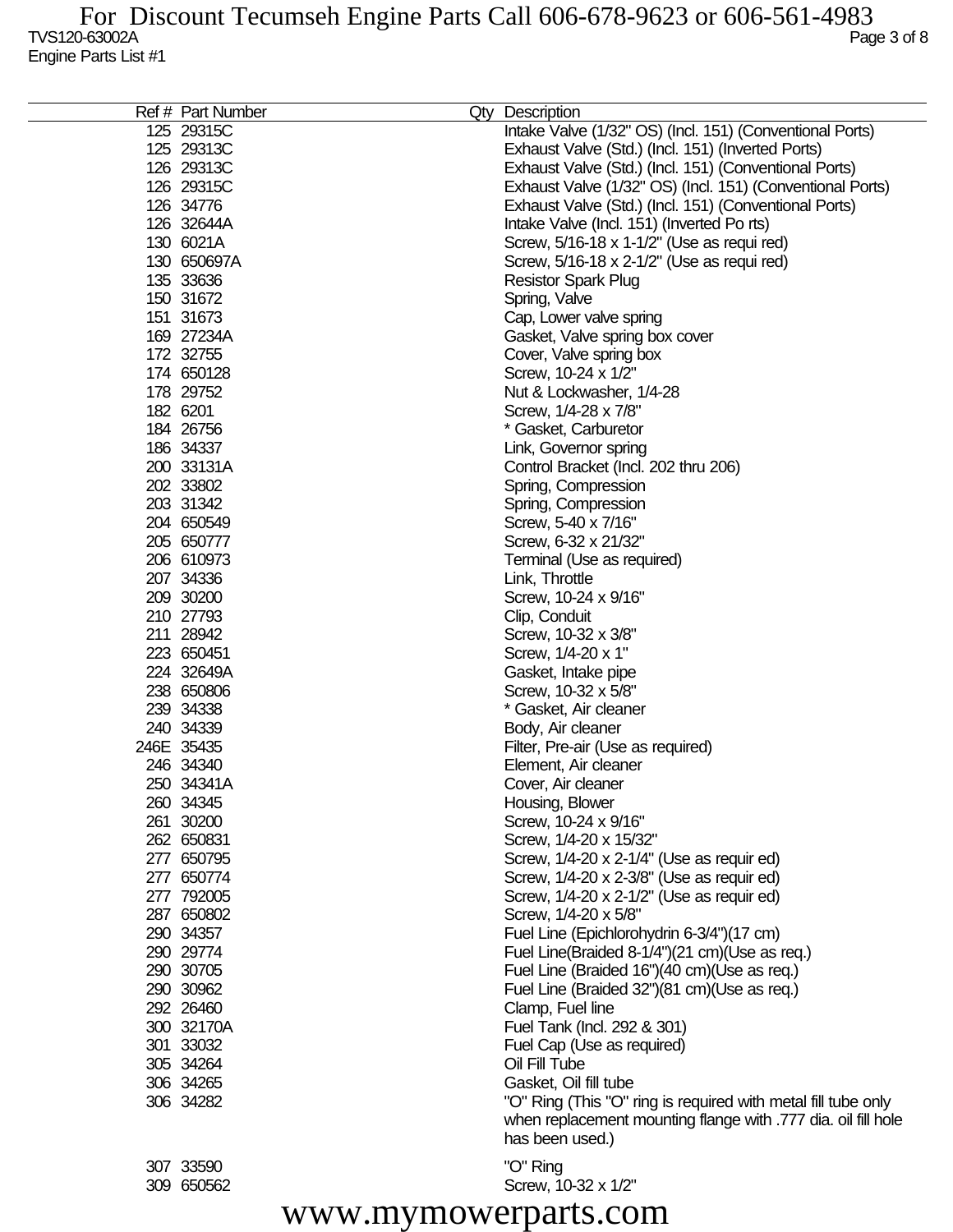| Ref # Part Number | Qty Description                                              |
|-------------------|--------------------------------------------------------------|
| 310 34267         | Oil Dipstick (Incl. 150)                                     |
| 313A 33876        | Gasket, Stator                                               |
| 326 34113         | Plug, Screen                                                 |
| 370J 34870        | Decal, Instruction (Optional)                                |
| 370B 34363        | Decal, Instruction                                           |
| 370A 34346        | Decal, Instruction                                           |
| 370H 34387        | Decal, Instruction (Optional)                                |
| 377 30547A        | Contact Assy., Breaker                                       |
| 378 30548B        | Condenser                                                    |
| 379 631021        | Inlet Needle, Seat & Clip Assy.                              |
| 380 632078A       | Carburetor (Incl. 184) (Refer to Division 5, Section A, page |
|                   | A2-10 or Fiche 8A, Grid E-13 for breakdown)                  |
| 390A 590531       | Side Mount Rewind Starter (Refer to Division 5, Section C,   |
|                   | page 32 or Fiche 8A, Grid G-3 for breakdown)                 |
| 400 33740D        | * Gasket Set (Incl. items marked *)                          |
| 420 730225        | SAE 30, 4-Cycle Engine Oil (Quart)                           |
| 425 730571        | Starter Muff Kit (Incl.370J,426,427)(Opt.)                   |
| 426 32203         | Starter Air Cleaner (Optional)                               |
| 427 32204         | Starter Air Cleaner Bracket (Optional)                       |
| 436 611006        | Stator Plate Ass'y (Incl.377,378,437, 442-448)               |
| 437 30551         | Spring, Breaker box cover                                    |
| 438 610947        | Cover, Dust                                                  |
| 439 610955        | Gasket, Stator cover                                         |
| 440 30992         | Cam, Breaker                                                 |
| 442 610385        | Washer                                                       |
| 443 610408        | Nut, 8-32                                                    |
| 444 29181         | Breaker Fastening Screw & Washer                             |
| 445 610593        | <b>Condenser Fastening Screw</b>                             |
| 446 33356         | Terminal, Ground                                             |
| 448 30549         | Felt, Cam wiper                                              |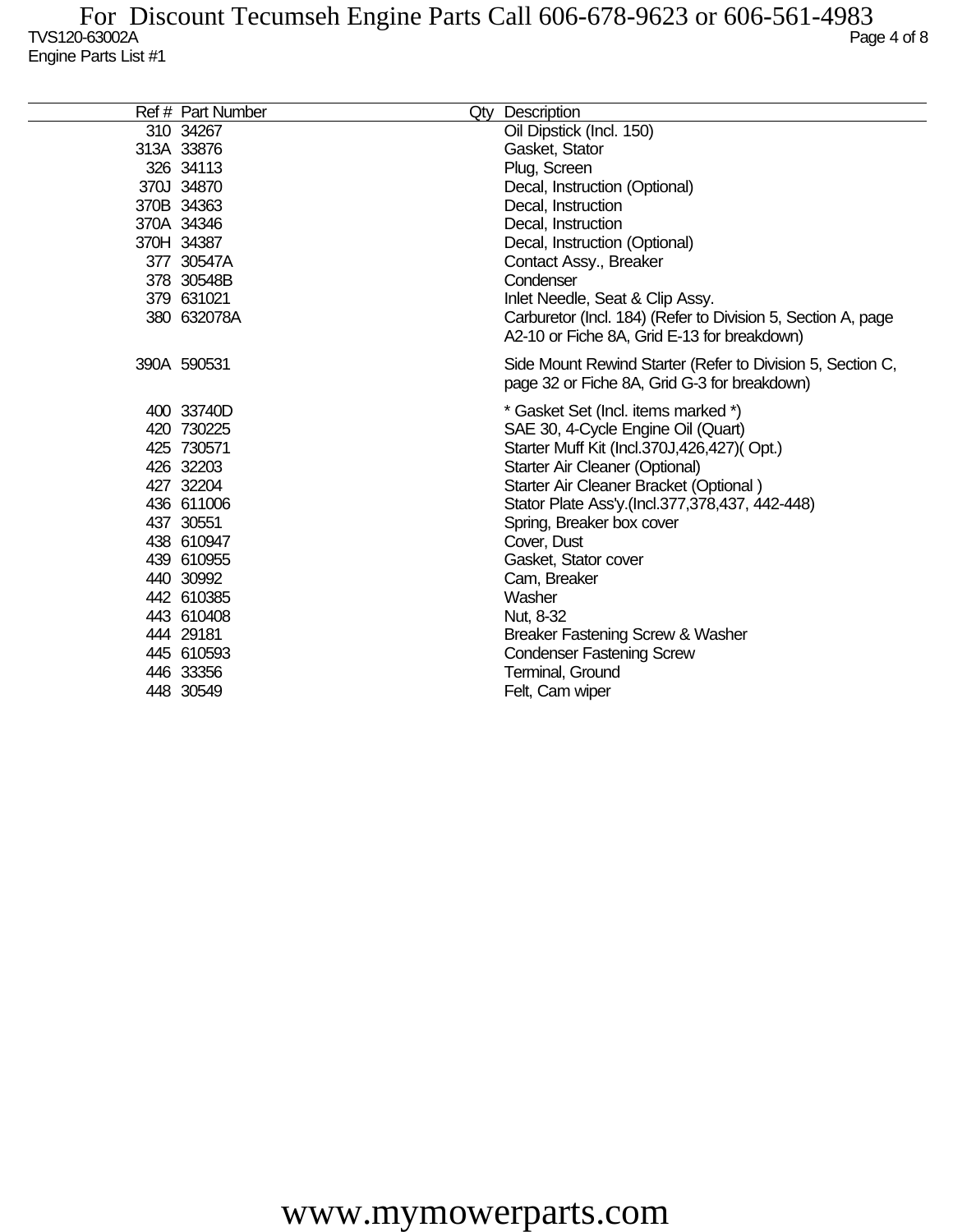TVS120-63002A Page 5 of 8 Engine Parts List #2 For Discount Tecumseh Engine Parts Call 606-678-9623 or 606-561-4983

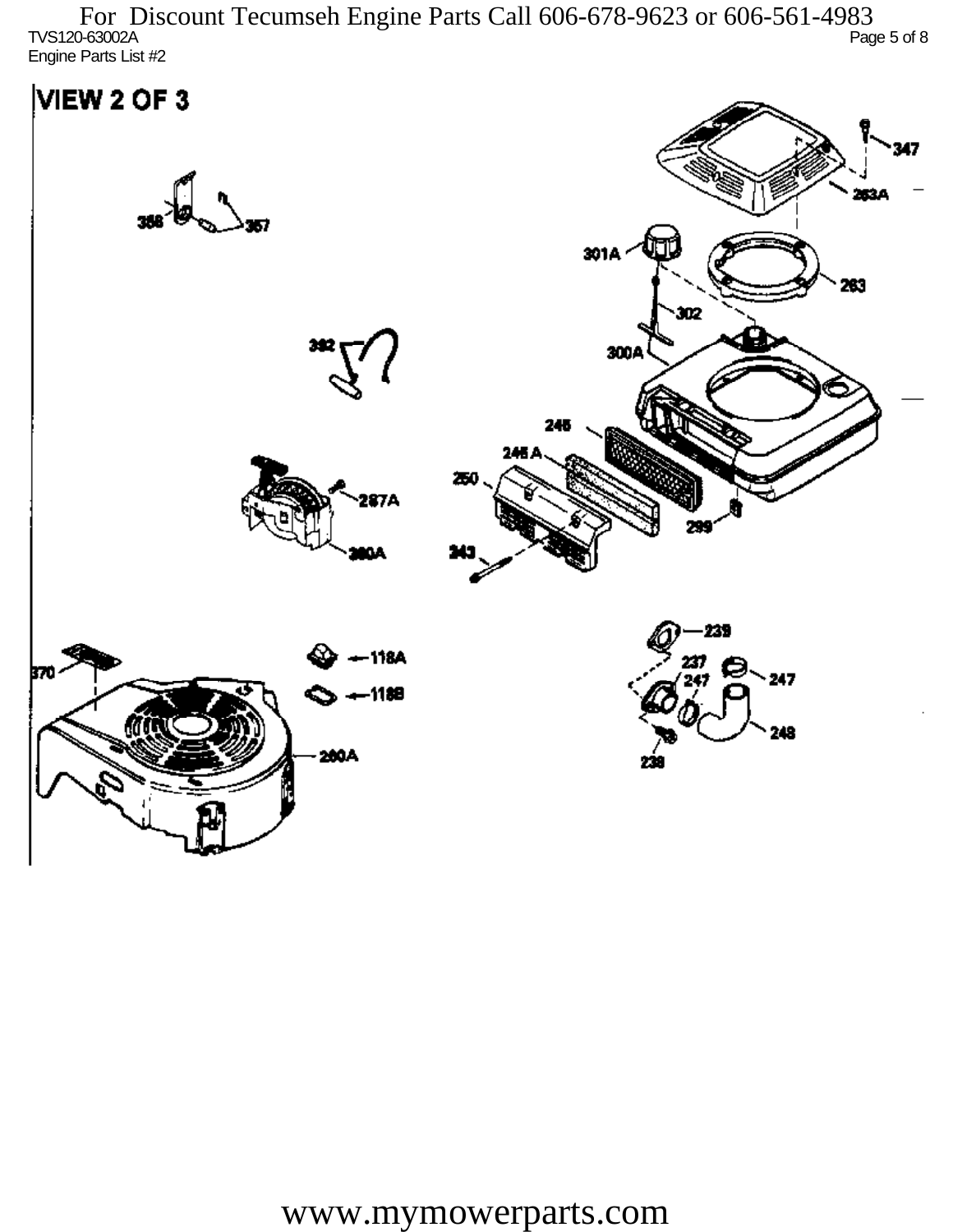|      | Ref # Part Number | Qty Description                                            |
|------|-------------------|------------------------------------------------------------|
|      | 118 730194        | Rope Guide Kit (Use as required)                           |
|      | 238 650806        | Screw, 10-32 x 5/8"                                        |
|      | 239 34338         | * Gasket, Air cleaner                                      |
|      | 246E 35435        | Filter, Pre-air (Use as required)                          |
|      | 246 34340         | Element, Air cleaner                                       |
|      | 250 34341A        | Cover, Air cleaner                                         |
|      | 287A 650735       | Screw, 10-24 x 3/8" (Use as required)                      |
| 287A |                   | Pop Rivet (3/16" Dia.) (Purchase loca lly)                 |
|      | 313A 33876        | Gasket, Stator                                             |
|      | 326 34113         | Plug, Screen                                               |
|      | 370J 34870        | Decal, Instruction (Optional)                              |
|      | 370H 34387        | Decal, Instruction (Optional)                              |
|      | 370 550223        | Decal, Name                                                |
|      | 377 30547A        | Contact Assy., Breaker                                     |
|      | 378 30548B        | Condenser                                                  |
|      | 390A 590531       | Side Mount Rewind Starter (Refer to Division 5, Section C, |
|      |                   | page 32 or Fiche 8A, Grid G-3 for breakdown)               |
|      | 425 730571        | Starter Muff Kit (Incl.370J,426,427)(Opt.)                 |
|      | 426 32203         | Starter Air Cleaner (Optional)                             |
|      | 427 32204         | Starter Air Cleaner Bracket (Optional)                     |
|      | 436 611006        | Stator Plate Ass'y (Incl.377,378,437, 442-448)             |
|      | 437 30551         | Spring, Breaker box cover                                  |
|      | 438 610947        | Cover, Dust                                                |
|      | 439 610955        | Gasket, Stator cover                                       |
|      | 440 30992         | Cam, Breaker                                               |
|      | 442 610385        | Washer                                                     |
|      | 443 610408        | Nut, 8-32                                                  |
|      | 444 29181         | Breaker Fastening Screw & Washer                           |
|      | 445 610593        | <b>Condenser Fastening Screw</b>                           |
|      | 446 33356         | Terminal, Ground                                           |
|      | 448 30549         | Felt, Cam wiper                                            |
|      |                   |                                                            |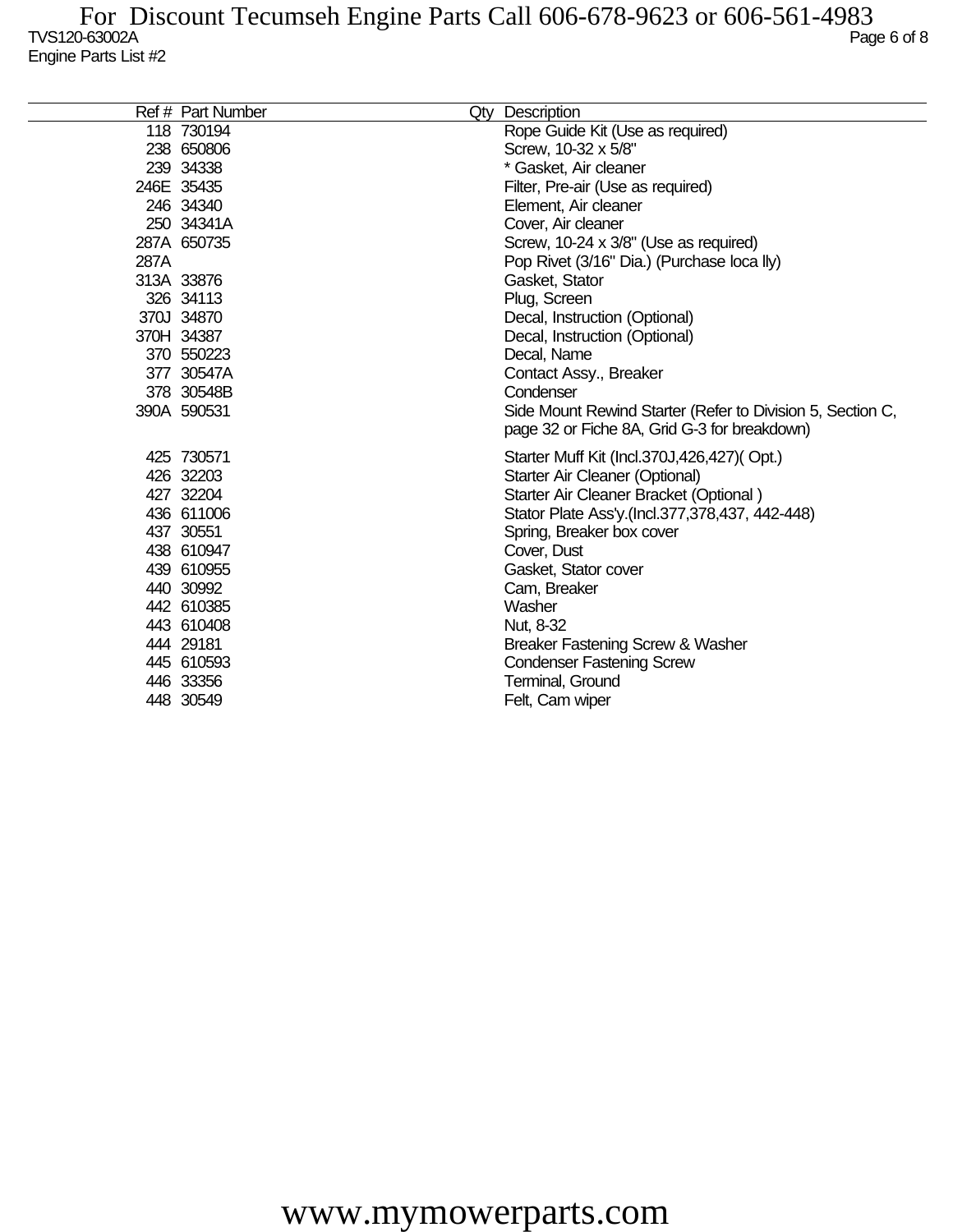TVS120-63002A Page 7 of 8 Engine Parts List #3 For Discount Tecumseh Engine Parts Call 606-678-9623 or 606-561-4983